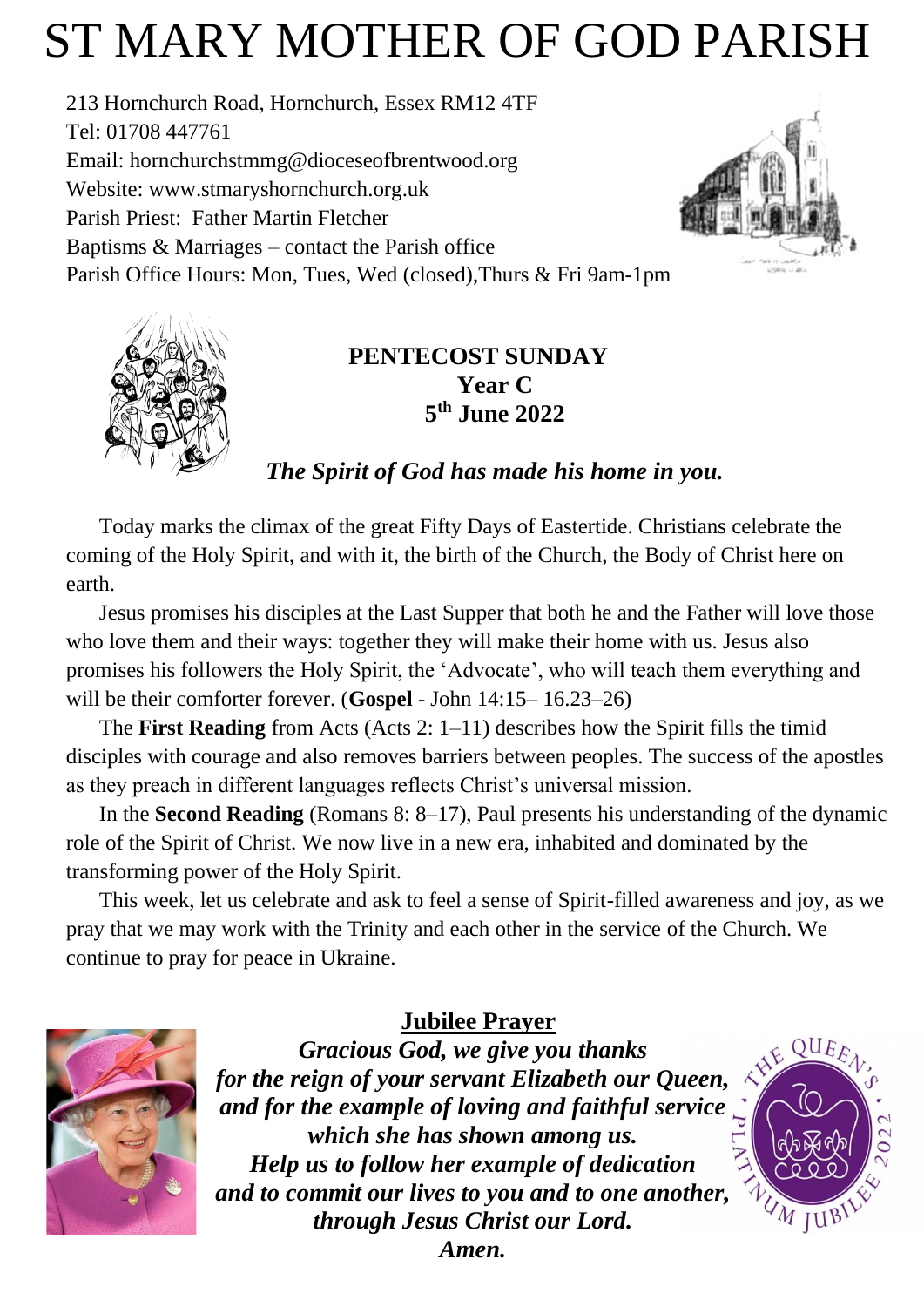**Confirmation:** Please keep in your prayers our young people of the Parish who will be Confirmed next Saturday 11th June at the 6.30pm Mass.

**Jane Tatam:** Jane will be stepping down as the Parish Sacramental Co-ordinator after 12 years of wonderful, dedicated service to St. Mary's. We thank Jane for all the fantastic work she has done and pray the Lord will pour down many graces and blessings and his gift of peace on her now and in the future. Thank you and God bless you, Jane.

**First Holy Communion Going Forth Mass:** The Going Forth Mass for all of the children that made their First Holy Communion this year is next Sunday  $12<sup>th</sup>$  June at the 9.30am Mass.

**First Holy Communion:** Application forms for our 2022-2023 First Holy Communion course are available to collect from the back of the Church.

**Baptism:** Our next Baptism course will take place on 5<sup>th</sup> & 12<sup>th</sup> July. If you would like to attend this course, please fill in a Baptism form which is located at the back of the church and hand it in to the Parish office.

**Exploring your Faith:** This is a new group where we meet monthly to talk about anything related to the Catholic faith. All are very welcome, if you are interested contact Liz Hill 07801708017 or Karen Gannon 07876 75302.

**Baby and Toddler Group:** Our baby and toddler group will be restarting on Tuesday 7<sup>th</sup> June in the Parish Hall from 2-3pm. First session is free (£2 per family thereafter). The baby and toddler group will run every Tuesday (term-time only). We look forward to seeing you all.

**Pass it On!:** This is a multigenerational social group, bringing older and younger people together. The group meets monthly in St Mary's Parish Hall, Hornchurch on a Saturday 2pm - 4pm. This is free group, open to all and refreshments are provided. If you've never been before, come along and try it, it's a great opportunity for the children to socialise with the older people in our community while taking part in a range of fun activities. Also, if you have an older friend, relative or neighbour that might want to try something different on a Saturday afternoon, then please tell them about the group. The next meeting is Saturday 9<sup>th</sup> July. If you have any specific queries or if you require any assistance with travel, please contact Joanne on 07985 496196."

**Rosary Thursday 7.30pm:** The Rosary will be said in the Church. Please enter through the side door of the Church by the Van Meenan room. All are welcome to come and join us.

**Queens Jubilee Picnic:** Please join us to celebrate the Queens Jubilee on Friday 10th June 3.30 - 7pm on the Parish Field, we will have tombola's, games, plus food and drink to purchase.

**Rainham Foodbank Donations:** Families continue to need all the basics, all the staple foods – tinned items, pasta sauces, tea, coffee, long life milk, cereals etc., plus toiletries, large size nappies (sizes 5 to 7) toilet rolls, sanitary products. Thank you for your continuing generosity.

**Musical talent needed:** If you can play the guitar / piano / keyboard and are willing to help, please speak to Fr Martin.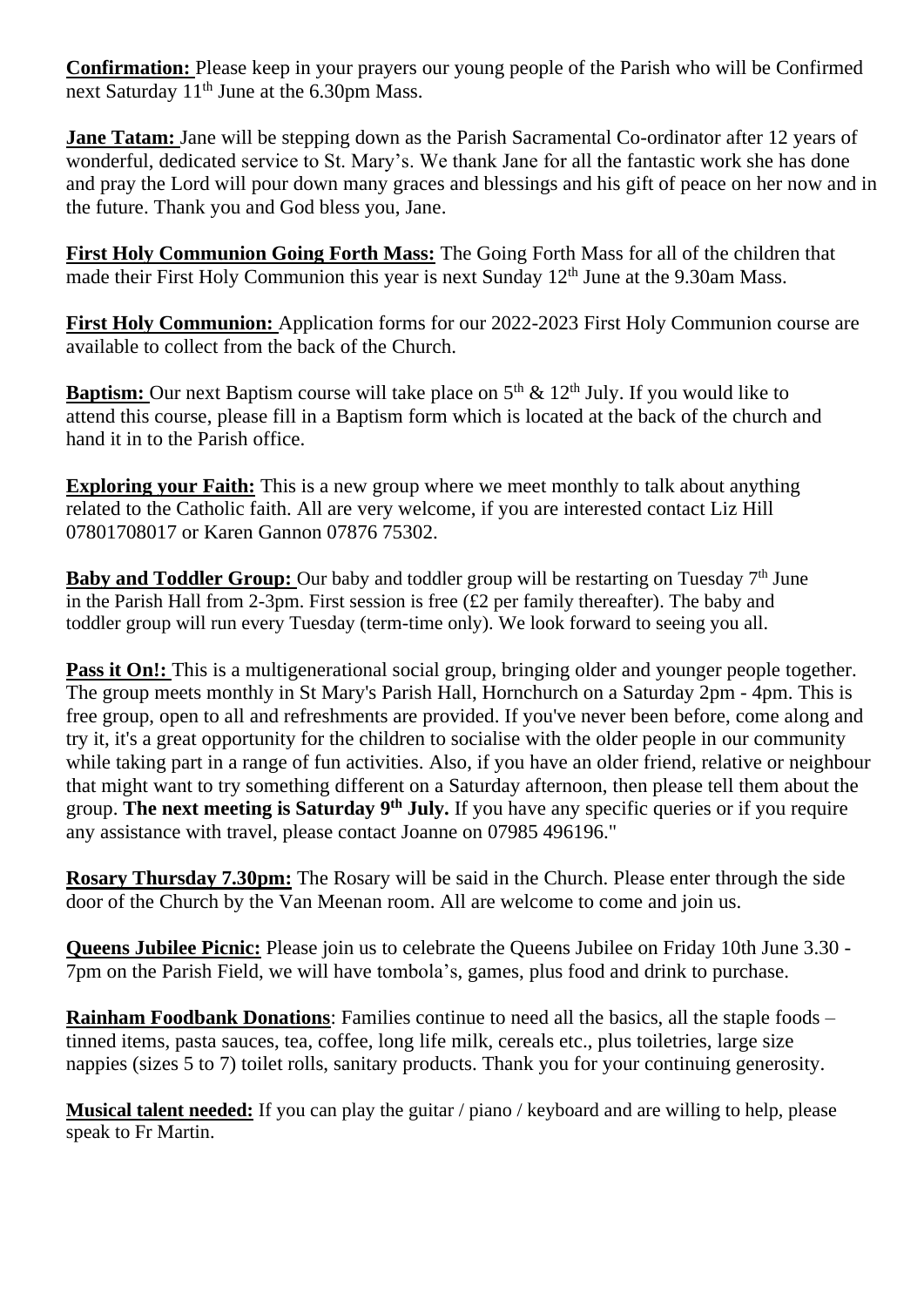**Finances:** Please feel free to drop an offering into the presbytery or alternatively, you can make a payment into our bank account, either as a one off or by a regular Standing Order. The details are as follows:

Account Number: 51019058 Sort Code: 40-13-22 Account Name: St. Mary Mother of God If you have a gift aid number, please use that as a reference when you make your donation. Any donations are very gratefully received.

**Gift Aid:** If you wish to join the Gift Aid scheme, please contact the Parish office.

**Please remember in your prayers** Yvonne Ingham RIP who has died recently. Please remember the sick and housebound of the parish and those in hospital in your prayers. If anyone is seriously ill and needs the priest, please ring the Presbytery.

### **Please pray for the sick in our Parish** at home and in hospital, especially:

Margaret Baan, Ashley Baptist, Ruth Carroll, Martin Chandler, Martin Cornish, John Dawson, David Donovan, Arturo Garzon, Anna Gawlik, Betty Gemba, Sharon De Giorgio, Victor Guy, Fr Bob Hamill, Malcolm Hiltion, Evelyn Hughes, Anne Humphrays, Sajy Joseph, Cathy Lennon, Bill Lodge, Paul Lodge, Margaret Lodge, John Loftus, Bina McCarthy, Carly Menon, Bridget O'Sullivan, Mary Picton, Phil & Tony Reed, Paul Ridley, Susan Squires, Elaine Sullivan, Paddy Sullivan, Josie Walsh, Evelyn Ward and for all our family and friends who are ill.

### **Please inform us if there is someone seriously ill and let us know if anyone on the list is no longer ill so we can remove their name from our list.**

## **Prayer to Our Lady – The Memorare Prayer**

REMEMBER, O most gracious Virgin Mary, that never was it known that anyone who fled to thy protection, implored thy help, or sought thy intercession was left unaided. Inspired with this confidence, I fly to thee, O Virgin of virgins, my Mother; to thee do I come; before thee I stand, sinful and sorrowful. O Mother of the Word Incarnate, despise not my petitions, but in thy mercy hear and answer me. Amen.

#### **Prayer to St. Michael the Archangel**

"Saint Michael the Archangel, defend us in battle. Be our protection against the wickedness and snares of the devil; May God rebuke him, we humbly pray; And do thou, O Prince of the Heavenly Host, by the power of God, thrust into hell Satan and all evil spirits who wander through the world for the ruin of souls. Amen."

#### **A Prayer for Ukraine**

God of peace, Whose son Jesus Christ taught us To love our neighbour as ourselves, Give your strength to the people of Ukraine, Give your wisdom to the leaders of the world, Give your love to all of us who pray for peace – Peace that will transform, Peace that will heal, Peace that will last, For the sake of the same Jesus Christ, The Prince of Peace, Amen.